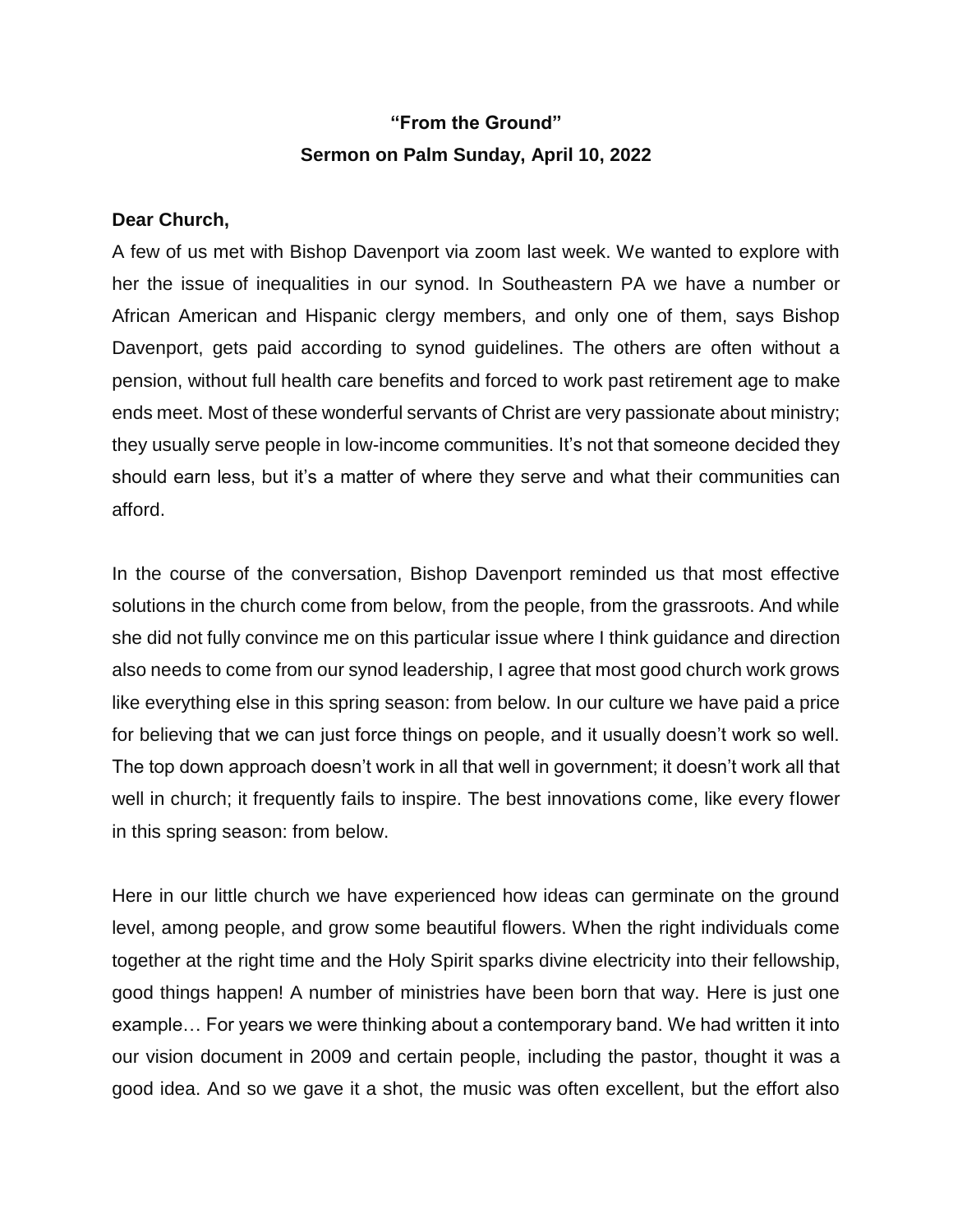seemed forced at times, including from the pastor of the church, some German guy. I remember our fearless leader Liz saying at various times, "I don't have the people to do this. Who else can I ask?"

It turns out, we really had to wait until Pastor Mike Carlson decided to retire and find this church. He brought the extra energy that is needed and the desire to see this through, and all of a sudden, magically, a number of other people showed up with the same kind of interest and a band was formed, "A Common Thread." The idea quickly turned into reality, not because of some vision document written 12 years earlier but because it had sprung from God's holy ground. That's why I don't like to shoot ideas down or muzzle people who have a passion for a particular part of ministry. The best things in the kingdom of God come from the ground. Even the gospel itself came from the ground!

Paul included a most beautiful hymn in his letter to the Philippians. It praises Christ's path from heaven to earth, to the cross and to heaven, in humility and in a spirit of servanthood. This hymn, which has had a special place in the church since the earliest times, reminds us of God's willingness to start from the ground, to become "fully human," as the church fathers said. In other words: God chose the opposite direction of most human endeavors. Our culture and economy are designed for people to work their way up toward higher positions. Those who are deemed successful become influential CEO's, superintendents, presidents, bishops. The Christian gospel preaches a different movement: the leader as a servant, the most important person as the one making the greatest sacrifice; privilege given up in order to join the people. And while we still think, "That's nice of Christ to be so charitable, so humble and selfless," Paul's says, "Let's not leave it there. Let's imitate Christ! Let us have the same mindset!"

What did the church do in response to the example of Christ? We quickly built a hierarchical church, with bishops and popes, designed after the models of the world. Alleluia! While I don't wish to criticize our brothers and sister in the biggest Christian denomination, it still has to be said that the Roman Church embodies the exact topdown approach that Jesus declined. And we haven't been better in the Lutheran Church